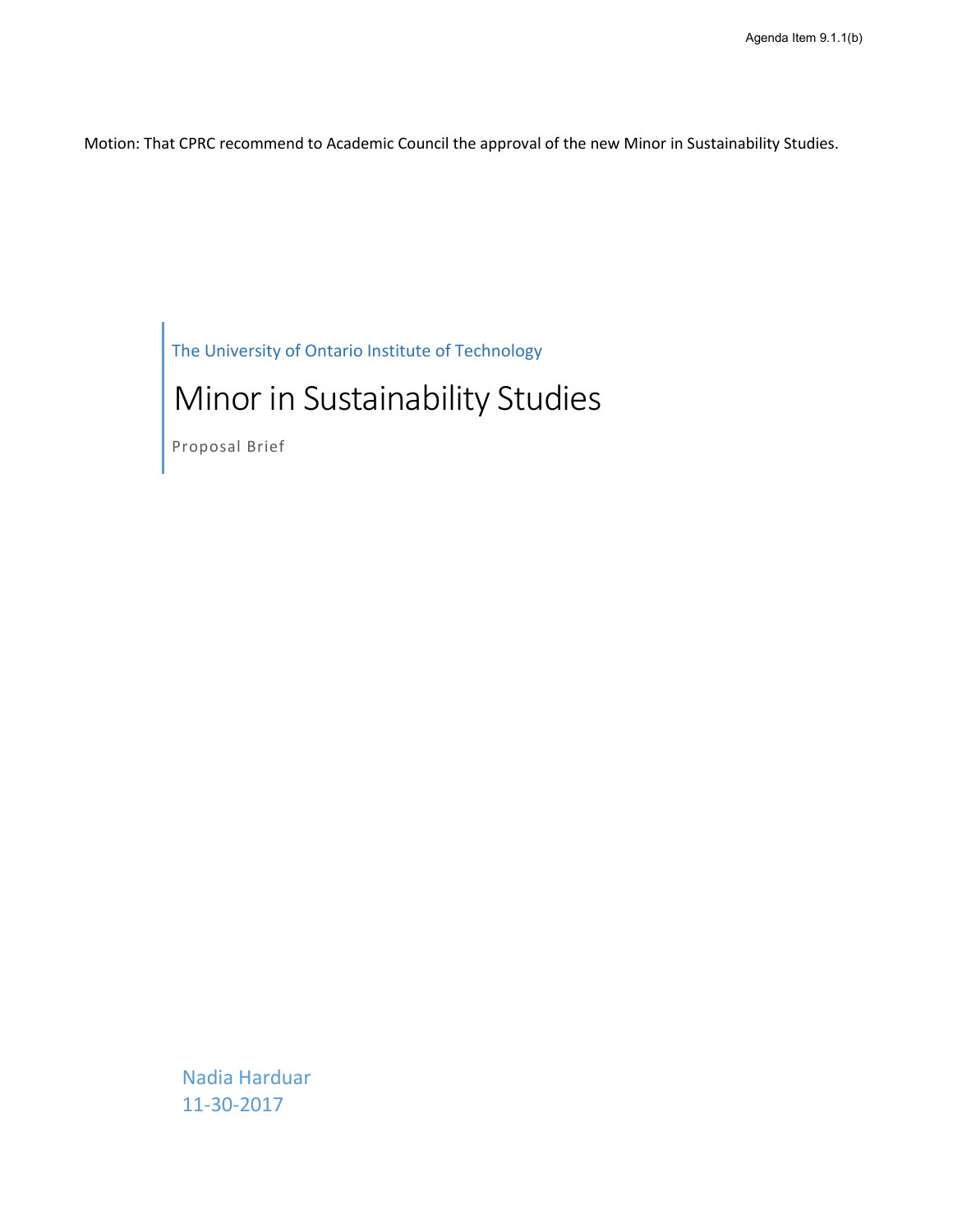# Contents

| 1.0              |  |
|------------------|--|
| a.               |  |
| b.               |  |
| $C_{\bullet}$    |  |
| d.               |  |
| 2.0              |  |
| a.               |  |
| b.               |  |
| C.               |  |
| d.               |  |
| 3.0 <sub>1</sub> |  |
| a.               |  |
| b.               |  |
| c.               |  |
| 4.0              |  |
| a.               |  |
| b.               |  |
|                  |  |

APPENDIX A: Minor in Sustainability Studies Course Inventory

APPENDIX B: New Course Templates

**APPENDIX C: Suggested Program Maps**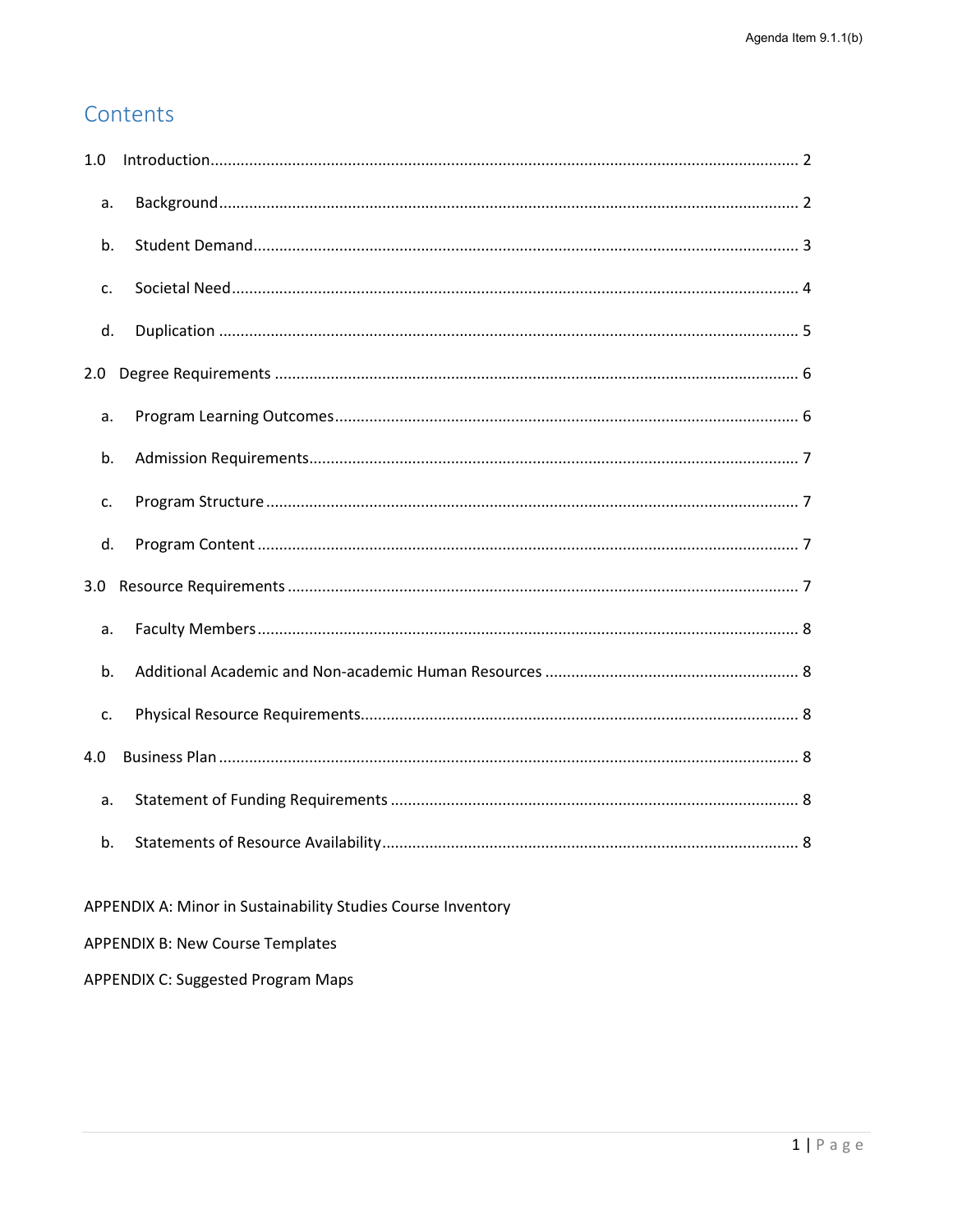# <span id="page-2-0"></span>1.0 Introduction

# <span id="page-2-1"></span>a. Background

#### *Rationale*

Sustainability perspectives and practices are emerging as essential tools in the  $21^{st}$  century at local, national and global scales. The sustainability industry is highly multi-faceted in nature. Practitioners are rarely confined to one area of expertise – instead, they must draw upon a range of different disciplines to come up with solutions that address environmental, economic and social needs. Sustainability's focus on interdisciplinary problem-solving is an exceptional opportunity that allows professionals to make a positive difference across many diverse areas. As such, students graduating in the next decade and beyond must be systems thinkers and complex problem solvers. Higher education is positioned to provide the critical thinking and skills training needed for effective leadership in this changing workplace and world.

The dominant themes of sustainability (ecology and environment, economics, social equity) are already pervasive within traditional undergraduate curricula, but are not typically 'bundled' to be recognized as such. To prepare graduates from all fields to create and work in a more sustainable world, the proposed interdisciplinary minor offers all students the opportunity to develop a solid mastery of the fundamental components of sustainability across multiple disciplines while using current UOIT course offerings and requiring no additional resources.

#### *Alignment*

This program fits into UOIT's institutional mandate and it builds on work already in place at the University.

The Minor in Sustainability Studies addresses the following goals as per the UOIT Mission.

- $\checkmark$  Provide superior undergraduate and graduate programs that are technology-enriched and responsive to the needs of students and the evolving workplace.
- $\checkmark$  Conduct research that creates knowledge, solves problems, results in economic and social innovation and engages students.
- $\checkmark$  Facilitate life-long learning that is flexible, inclusive and emphasizes college university transfers.
- $\checkmark$  Develop academic and research collaborations with industry and community that stimulate and enhance the region and university at home and abroad.
- $\checkmark$  Cultivate a dynamic learning environment for students by promoting social engagement, fostering critical thinking and integrating experiences inside and outside the classroom.

The Minor in Sustainability Studies addresses the following outcomes as per the UOIT Strategic Plan.

Overarching Priority 1: Prepare our graduates for the evolving 21<sup>st</sup>-century workplace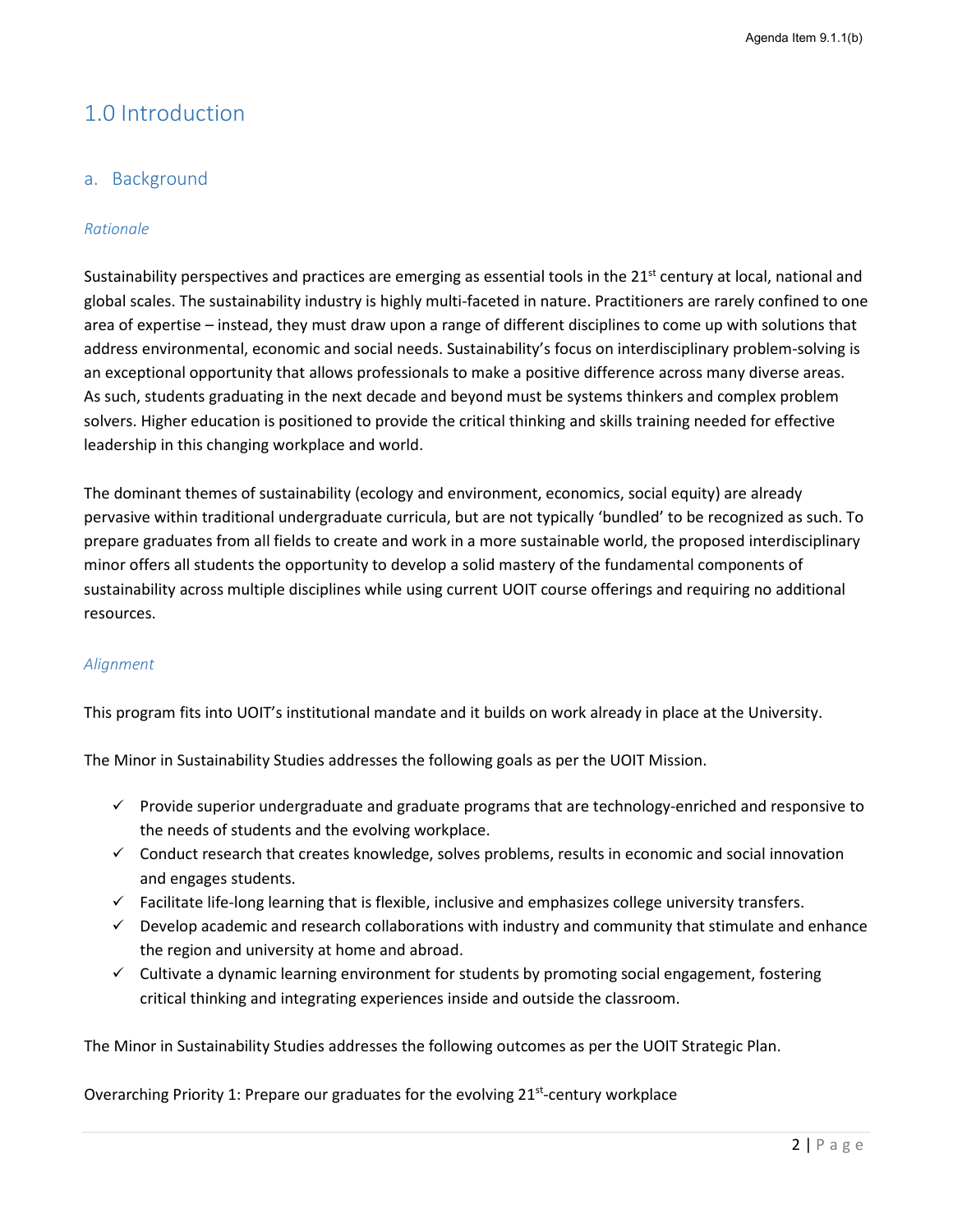Outcome 1.2 Students experience quality through integrated support for learning and discovery

- $\checkmark$  Create entrepreneurial and professional skills development programs to strengthen graduate attributes for the global workplace
- $\checkmark$  Build interdisciplinary teams that promote the adoption of innovative models for student learning and development
- Increase recruitment and retention by developing a cohesive plan that strengthens all aspects of the student experience
- $\checkmark$  Strengthen administrative partnerships across the university to facilitate a seamless student service experience

#### *Abstract*

The purpose of the Minor in Sustainability Studies is to provide foundational knowledge and skills related to the emerging discipline of sustainability and to prepare students to become innovators within their diverse fields. The minor seeks to educate students in the concepts and best practices in sustainability, and to teach them to consider all factors: economic, environmental and social, both in the short term and in the long term in making decisions. Intended as a complement to core fields of study, the minor draws from courses across all Faculties, and enhances and reflects each student's individual academic and career interests.

# <span id="page-3-0"></span>b. Student Demand

#### *General Need and Student Demand*

Students are getting serious about sustainability issues and have added their voices to an open letter delivered in December 2015 to head of the United Nations climate change conference. A global alliance of major higher education and student networks and associations developed the Open Letter, which urges ministers, negotiators and governments to support research, and education that will play a role in finding sustainability solutions.

A segment of the open letter is below, the full letter and list of all organizations involved can be found here: http://cop21.grli.org/

*"…We commit to supporting our members in creating more innovative academic pathways for our students - the leaders and policy makers of the future - and to supporting our staff to envision and*  spur creative strategies, practices and attitudes for climate change solutions. We call on national *Governments to support us to embed climate and sustainable development education into teaching, operations, and quality standards.*

*We celebrate the unique role of our university and college members in leading the research and understanding of the origins and trajectory of climate change, in gauging its consequences, and designing reduction mitigation and adaptation solutions. We invite COP21 to acknowledge and*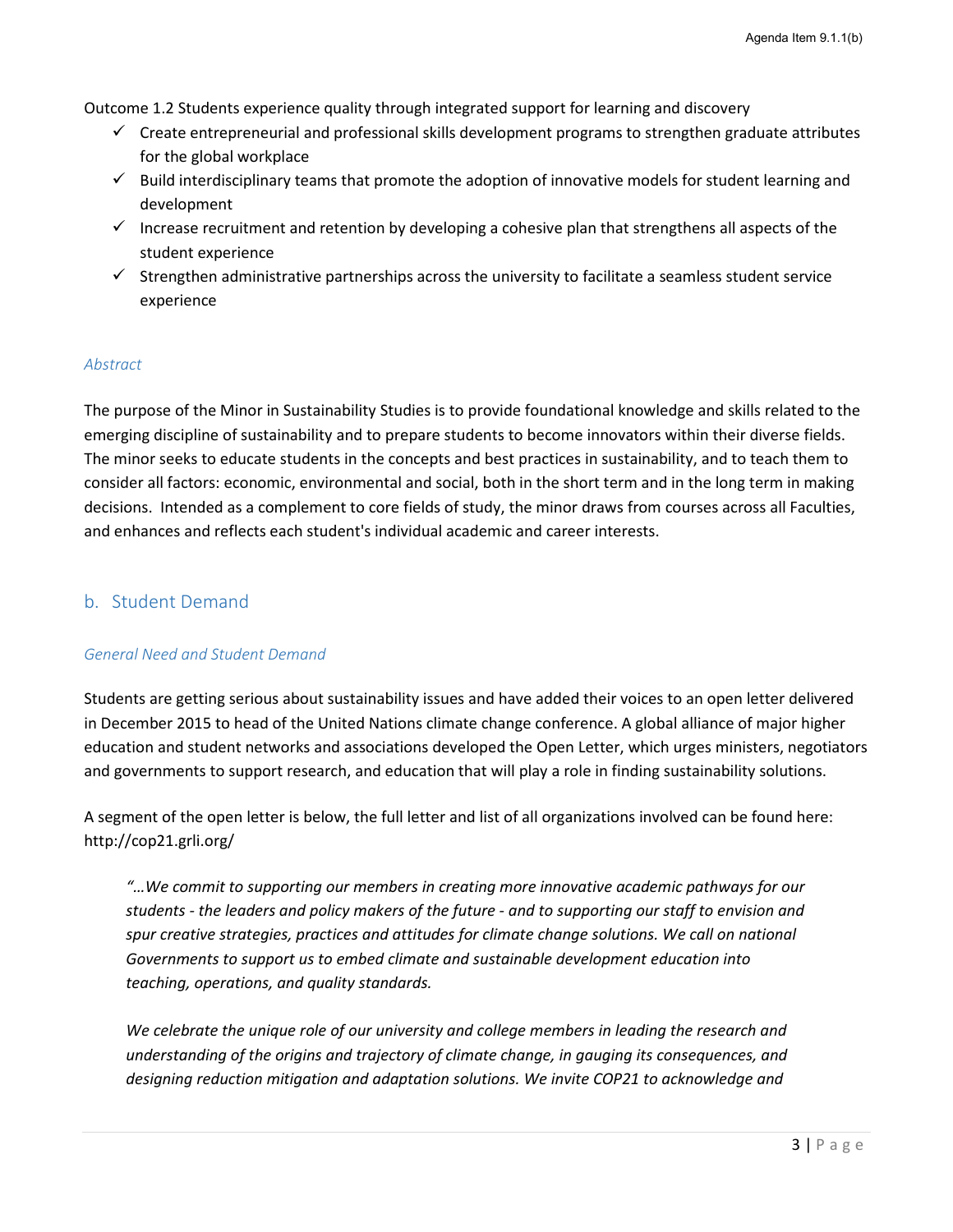*strengthen the key research and development role that our university and college members contribute towards climate change solutions.*

*We believe that our university and college members are pioneers and demonstrators in modelling and piloting effective climate and sustainable development practices.*

*We call on COP21 Ministers to strengthen, showcase and embed our responsibility to assess and report on our climate and wider sustainability organizational and teaching performance.*

*More specifically, we urge COP21 Ministers and Governments to consider taking the following measures:*

*"Invite, challenge, support and highlight universities and colleges as living laboratories and agents of change for climate change adaptation and mitigation, so that they, in turn, may inspire and stimulate actions in their local communities and societies. Showcase education initiatives that take an integrated and collaborative approach to the design and delivery of programmes and which place the Global Goals for Sustainable Development at the centre of teaching, learning and research…"* 

### *Projected Enrollment*

When comparing with other post-secondary institutions that have developed a similar program, we can conservatively expect 5-10 enrolled students within year one and rising to 20-25 students in year two and steadying between 20-30 students in the years to follow.

# <span id="page-4-0"></span>c. Societal Need

Over the next 50 years, the most critical challenges faced by society will be the rapidly growing ecological and social crises. Dealing with these interdisciplinary problems requires interdisciplinary solutions developed by professionals that are adaptable systems-thinkers and understand complex relationships. Below are examples on local and global scales of how there is increasing demand for sustainability professionals to address societal and sustainable development needs.

A study done by ECO Canada in 2014 found:

- Over 50,000 Canadian practitioners spend 50% or more of their time working on activities related to economic, social and environmental sustainability.
- Over the past two years, most job vacancies were for sustainability specialist positions, this accounts for 70% of Canada's sustainability workforce.
- In the next 3 to 5 years, majority of sustainability consulting firms except to hire. This will result in around 400 new positions.
- An additional 3,800 new jobs will be created as 46% other sustainability employers increase their staff.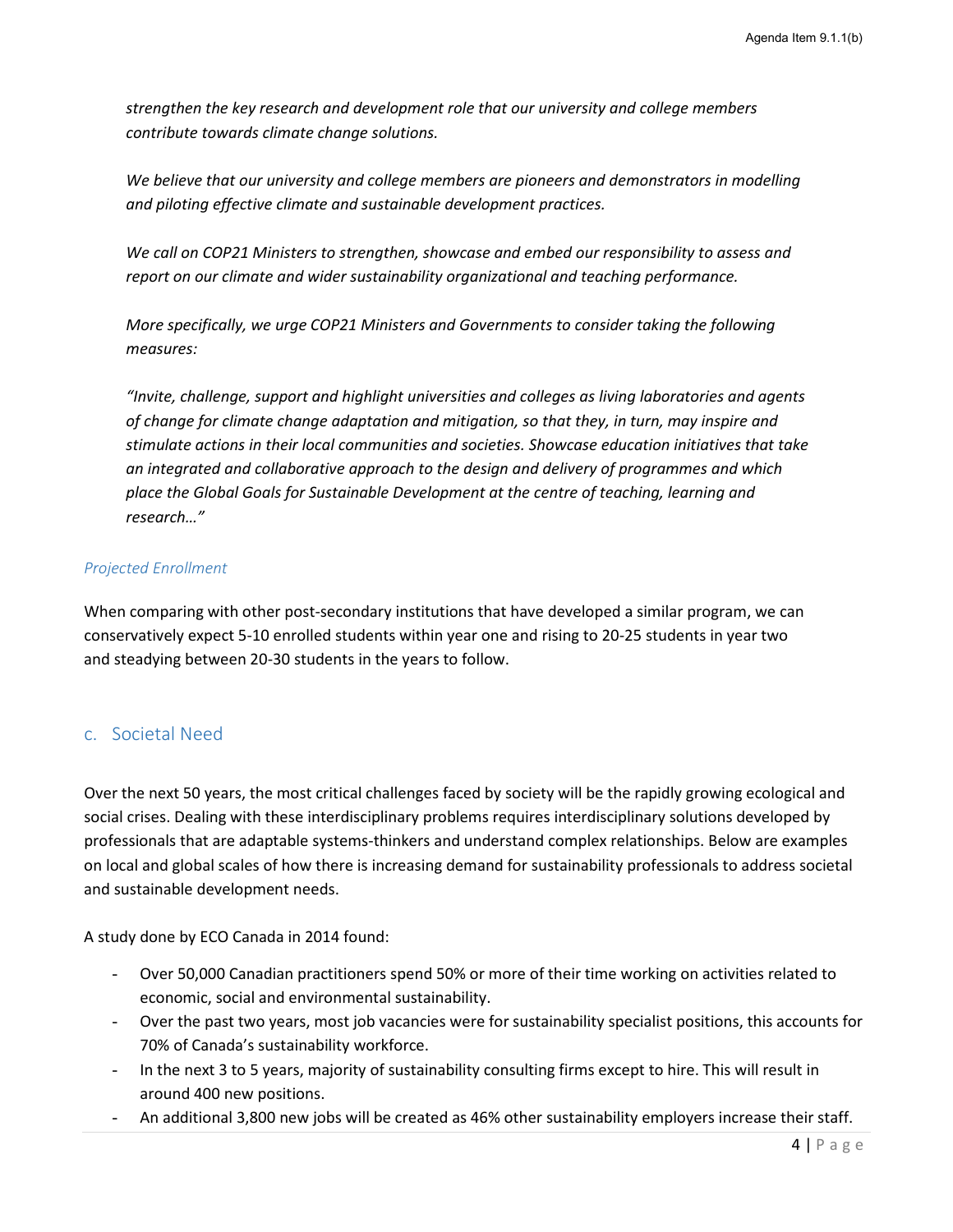- The greatest employer of sustainability professionals are governments. Other employers of sustainability professionals include research institutions, not-for-profit, larger companies in manufacturing, and businesses in retail.
- Sustainability is an interdisciplinary field many of the people hired hold degrees in physical or life sciences, engineering, social science, or natural resources and conservation.
- Ontario and Quebec have the highest share of organizations with sustainability staff.
- Majority of sustainability consultants are under the age of 35.

The 2016-2019 Federal Sustainable Development Strategy (FSDS):

- The 2016-2019 FSDS was tabled in Parliament in October of 2016. It is in response to public feedback and presents 13 aspirational goals.
- These goals include action on climate change, low-carbon government, clean growth, modern infrastructure, clean energy, healthy coasts and oceans, pristine lakes and rivers, sustainably managed forests, healthy wide life populations, clean drinking water, sustainable food, connecting Canadians with nature and safe communities.
- These goals are a Canadian reflection of the environmentally-related sustainable development goals of the 2030 Agenda for Sustainable Development. It also includes targets and indicators, new short-term milestones, and clear action plans.

The 2014 UNESCO Roadmap for Implementing the Global Action Program recognized Education for Sustainable Development as an integral element of quality education and a key enabler for sustainable development.

UNESCO Global Action Programme on Education for Sustainable Development Objectives:

**Objective 1** "to reorient education and learning so that everyone has the opportunity to acquire the knowledge, skills, values and attitudes that empower them to contribute to sustainable development"

**Objective 2** "to strengthen education and learning in all agendas, programmes and activities that promote sustainable development

# <span id="page-5-0"></span>d. Duplication

Reflecting its rising importance in many organizational settings, including the business world, sustainability is fast becoming a popular minor and/or concentration at institutions of higher education. The Association for Sustainability in Higher Education (AASHE) database contains 1378 sustainability-focused academic programs at 456 campuses in 63 states and provinces with 146 different sustainability-related minors listed.

Currently in Ontario, Sustainability Minors are offered at McMaster University, the University of Toronto, and OCAD University.

McMaster University's Interdisciplinary Minor in Sustainability is the program that has been modeled for this proposal. The program is housed within the Faculty of Arts & Science and offers a wide variety of courses which allows students to choose the sustainability emphasis. They have reported that through the development and implementation of the Interdisciplinary Minor in Sustainability, students are now able to choose from over 64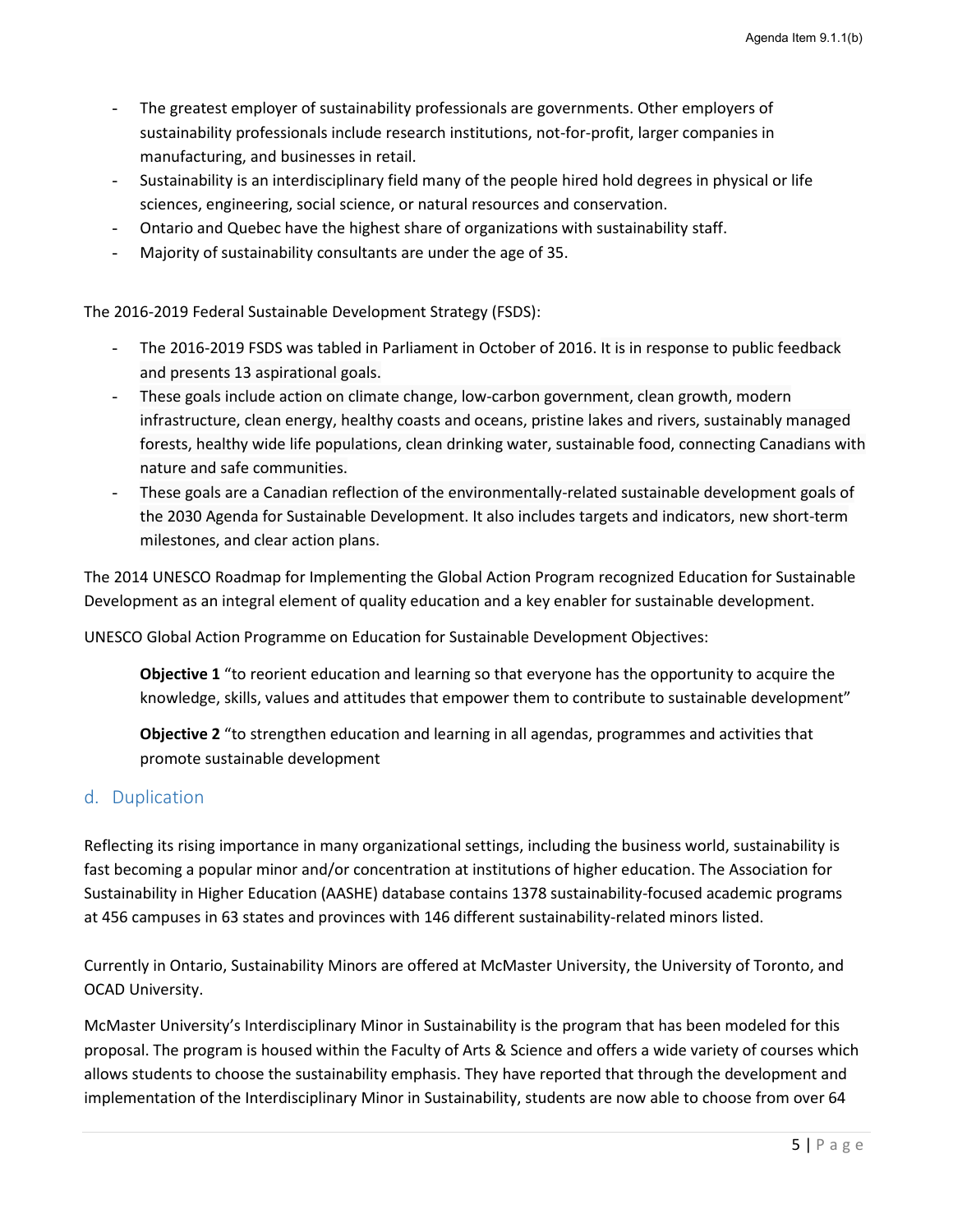courses from Faculties across campus and in only two years of operation, 19 students declared an Interdisciplinary Minor in Sustainability. To complete this program, students must complete 8 courses (24 units): 1 core and 7 electives.

At OCAD, the Sustainability Minor is offered through the Faculty of Liberal Arts & Sciences and School of Interdisciplinary Studies. Students who complete the Sustainability Minor will understand the scientific and ethical principles underpinning the contemporary issues of sustainability. Students will acquire knowledge of the methodologies of science and the humanities and how they intersect on sustainability issues. They will apply the knowledge they gain from the core and elective courses in the minor to their own creative practices. The minor allows flexibility for students to bring the theoretical understanding and skills into their own studio. Students will also engage with multiple specializations and learn critical communication skills within interdisciplinary groups. These skills will position students to greatly influence the discourse of sustainability within the creative economy and society as a whole. Students from any faculty and program are able to declare this minor. To complete the course, students require a total of 6 courses (3 credits): 2 core and 4 electives.

The University of Toronto Sustainable Energy Minor aims to teach students about energy, its sustainable use, energy demand management, and the public policy context in which energy use and production is regulated. The University of Toronto Minor in Sustainable Energy offers 44 courses and is *only available to all engineering undergraduates*.

# <span id="page-6-0"></span>2.0 Degree Requirements

# <span id="page-6-1"></span>a. Program Learning Outcomes

All students completing the requirements for a Minor in Sustainability Studies will be able to:

- 1. Be able to define sustainability and understand how concepts of sustainability are connected to issues of human welfare and equity, the environment, and the economy;
- 2. Adapt and apply knowledge, theories, and methods learned to analyze sustainability issues and/or practices;
- 3. Be able to explain how sustainability relates to their lives and their values, and how their actions impact issues of sustainability at the individual, local, regional and global levels;
- 4. Understand basic principles of systems thinking and recognize interrelated systems;
- 5. Develop an understanding of sustainability as a conceptual lens for critical analysis;
- 6. Evaluate current and potential future impacts of sustainability issues including: Global climate and climate change; Food; Energy; Water; Environmental Degradation; and Social Justice.

# <span id="page-6-2"></span>b. Admission Requirements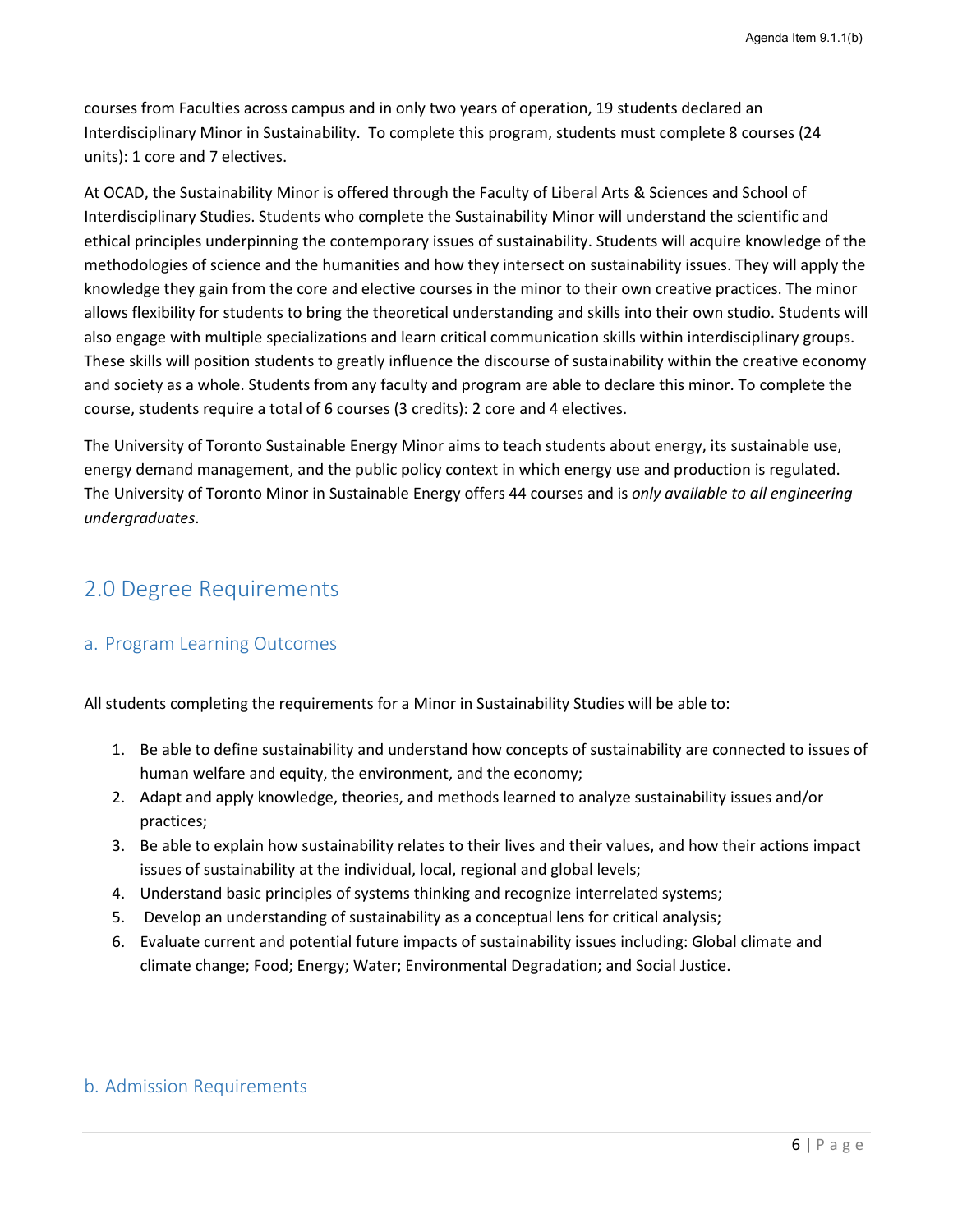A minor in Sustainability Studies is available to all students in any major program at UOIT. A cumulative GPA of at least 2.0 in minor courses is required to successfully complete this minor.

# <span id="page-7-0"></span>c. Program Structure

Requirement: 7 courses (21 credit hours); 3 mandatory courses and 4 elective courses chosen from the Sustainability Studies Course Inventory (Refer to Appendix A)

New mandatory course: Policies in Sustainability (POSC 3303U) in the Faculty of Social Science and Humanities (Refer to Appendix B)

New prerequisites for POSC 3300U- Building Sustainable Communities (approved by FSSH in Nov 2017): '*One of POSC 2100U or POSC 2502U or POSC 2000 or ENVS 1000'*

Refer to Appendix C for suggested program maps created for students in the Faculty of Social Sciences and Humanities, Faculty of Science, Faculty of Health Sciences and Faculty of Energy Systems and Nuclear Science.

A maximum of two courses (6 credit hours) can overlap with the student's major.

### <span id="page-7-1"></span>d. Program Content

All applicable courses, both mandatory and elective courses, are selected from the Sustainability Studies Course Inventory (Appendix A). As an interdisciplinary minor, students must complete the three core courses and four elective courses.

The new course template for the proposed mandatory course, Policies in Sustainability (POSC 3303U), and elective course, Environmental Communication (COMM 3350U, approved in November 2017) is attached in Appendix B.

Notes:

- <span id="page-7-2"></span>- No more than six credit hours (two courses) can be double counted with the student's major or minor program.
- It is the student's responsibility to check carefully for prerequisites, co-requisites and enrollment restrictions.
- Students should note that not all courses listed are available each year and all courses have enrollment capacities.
- Students are strongly encouraged to seek guidance from their Faculty Advisor or the Faculty of Social Sciences and Humanities to ensure they are meeting all enrollment requirements.

# 3.0 Resource Requirements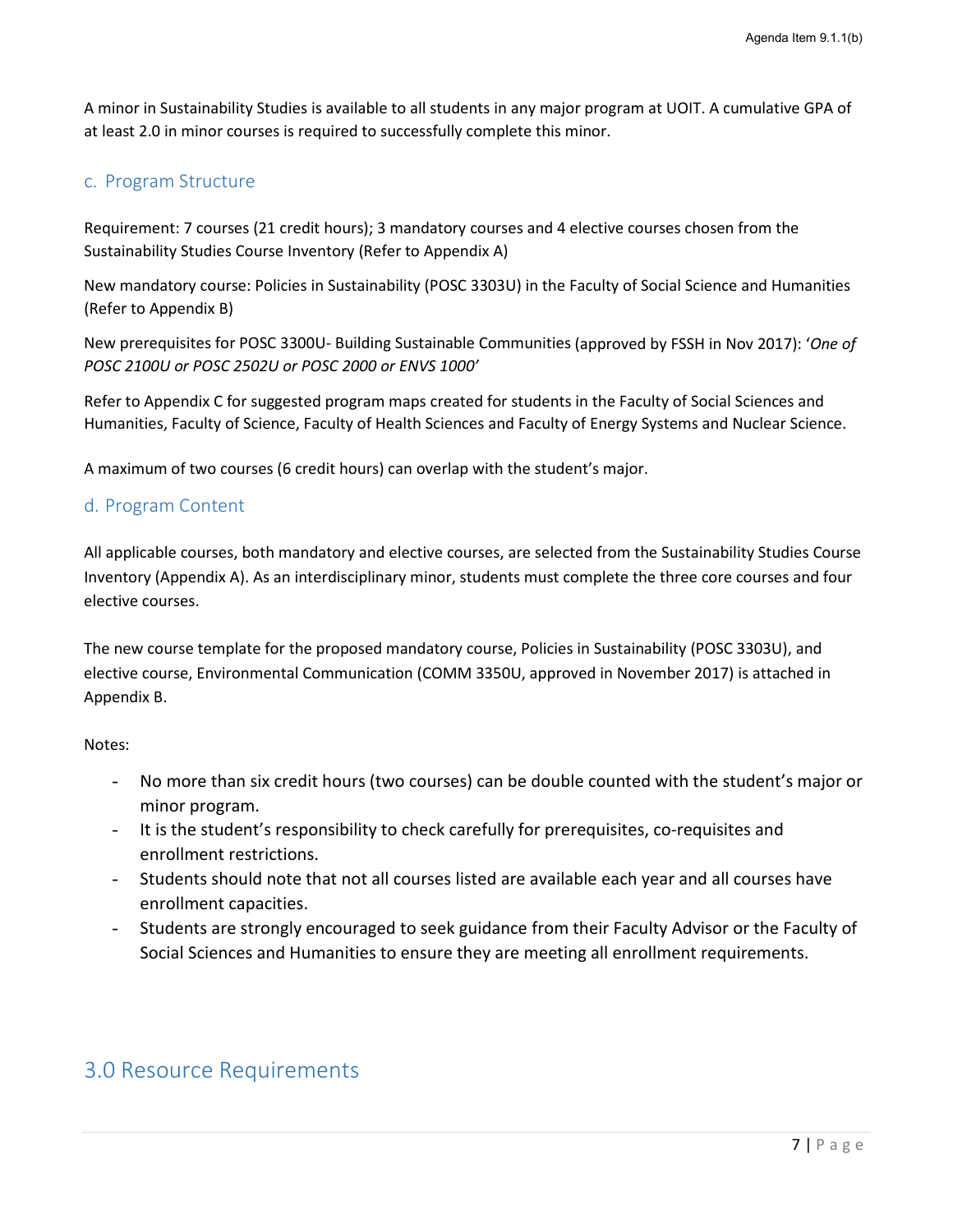# <span id="page-8-0"></span>a. Faculty Members

The minor program will be housed in the Faculty of Social Sciences and Humanities. All but two courses in the Course Inventory are currently offered at UOIT. The proposed mandatory and elective courses, Policies in Sustainability and Environmental Communication respectively will be taught by existing members of UOIT, with the potential for the future hiring of a sessional lecturer with specialized industry expertise.

# <span id="page-8-1"></span>b. Additional Academic and Non-academic Human Resources

The Program Committee would be responsible for:

- Promotion of the Minor
- Advise on the administrative processes involved, such as course exception process, course list, requirements, etc.
- Consult with Faculty colleagues on the course list and other administrative aspects
- Approve and update the course list, specifically for courses under each member's home Faculty. Offer insight on courses outside home Faculty.
- Provide pan-campus perspective as it relates to development and management of the Minor

Meeting Frequency: Annually in person, and semesterly online communication

Members of Committee: Staff from the Office of Campus Infrastructure & Sustainability along with at least one member from each faculty (can include the Dean, Chair, Program Advisors, Program Coordinators, or Faculty member)

#### <span id="page-8-2"></span>c. Physical Resource Requirements

A classroom/lecture room would be required for the two new course offerings; no laboratories or special equipment are required at this time.

# <span id="page-8-3"></span>4.0 Business Plan

# <span id="page-8-4"></span>a. Statement of Funding Requirements

With the addition of Environmental Communication (COMM 3350U) and Policies in Sustainability (POSC 3303U), no new faculty members would be required; however there is potential for future hiring of a sessional lecturer with specialized industry expertise (one sessional lecturer per academic year for POSC 3303U).

Based on a conservative estimate, enrollment within year one of the minor is expected to be 5-10 students and rising to 20-25 students in year two and steadying between 20-30 students in the years to follow.

#### <span id="page-8-5"></span>b. Statements of Resource Availability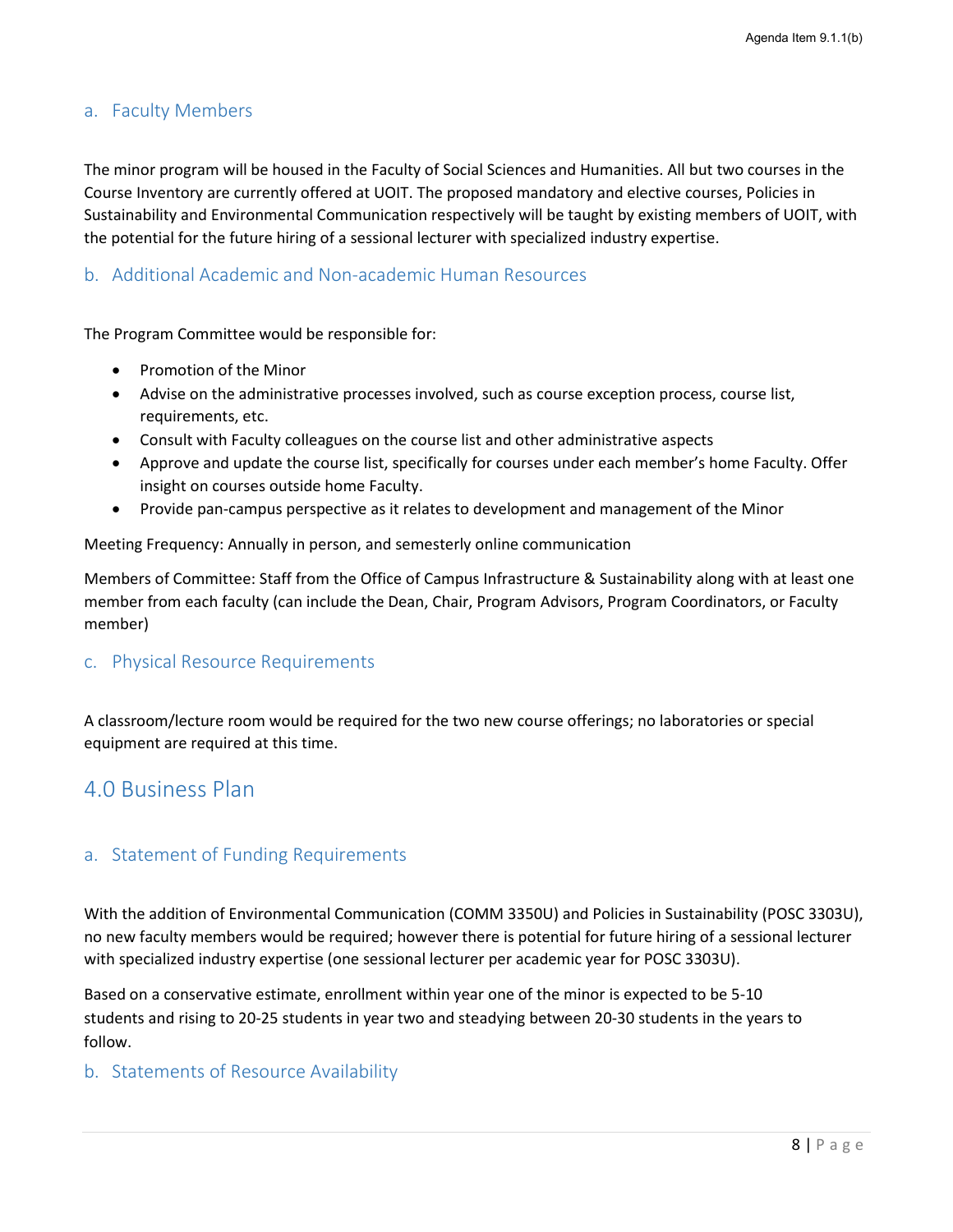Peter Stoett, Dean of Social Sciences and Humanities

The Minor in Sustainability Studies will be a great addition to the UOIT curriculum, allowing graduating students the opportunity to gain fundamental knowledge and skills in sustainability to complement their major field of study. This program will use existing course offerings in the UOIT calendar and adds only two new courses. No new faculty are required at this time, however resources will be allocated in the future for the potential hire of a new sessional lecturer with specialized expertise in the sustainability field (estimating one sessional lecturer per academic year).

During the creation of this proposal, all UOIT Deans were consulted, input was gathered and relevant changes were made. Greg Crawford, Dean of Faculty of Science, in support of the Minor in Sustainability Studies is allowing ENVS 1000U to be a mandatory course for this program.

#### **APPROVAL DATES**

| <b>Curriculum Committee</b><br>approval | 12 December 2017        |
|-----------------------------------------|-------------------------|
| <b>Faculty Council approval</b>         | <b>18 December 2017</b> |
| <b>CPRC</b>                             | <b>19 January 2018</b>  |
| Academic Council                        |                         |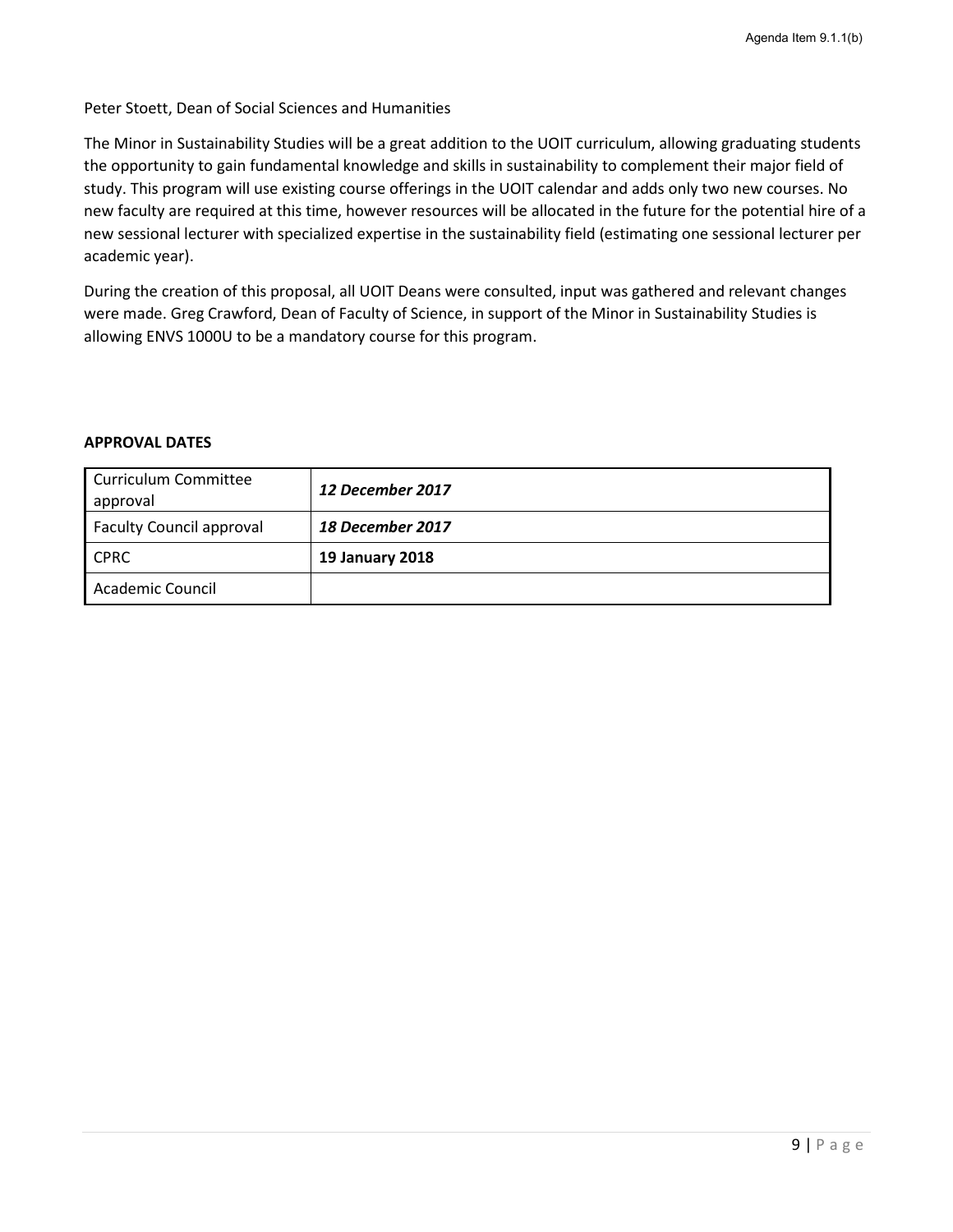# **APPENDIX A**

Minor in Sustainability Studies Course Inventory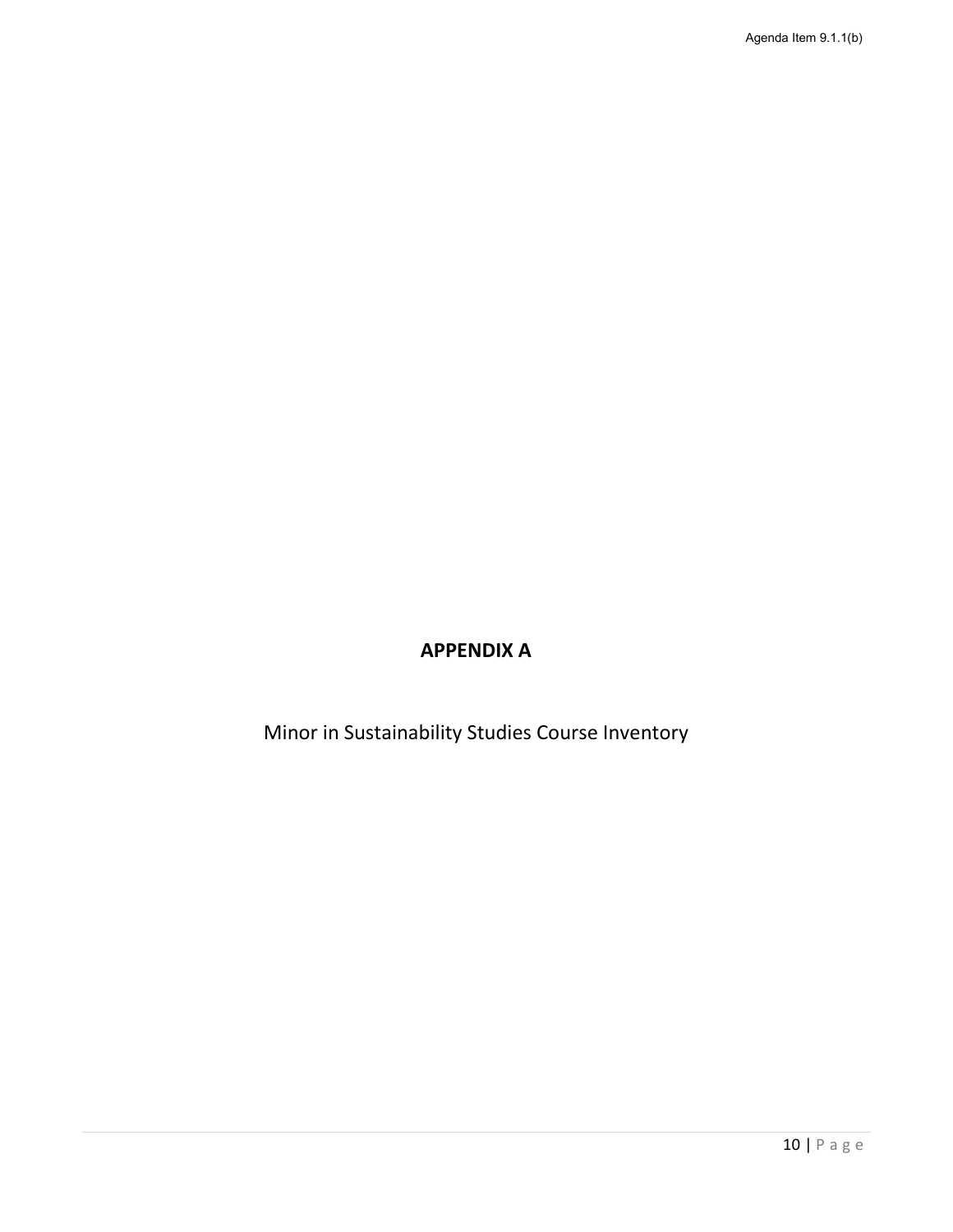### **Minor in Sustainability Studies Course Inventory**

Specific courses are required for this minor program. A list of courses follows\*.

#### **Three mandatory courses:**

ENVS 1000U – Environmental Science

POSC 3300U – Building Sustainable Communities

POSC 3303U – Policies for Sustainability

### **Additional courses selected from the following**

- **Four of:**
	- AEDT 4150U Holistic Learning in Early Childhood
	- BIOL 1020U Biology II: Diversity of Life and Principles of Ecology
	- BIOL 1841U Essentials of Biology
	- BIOL 3620U Conservation Biology
	- BIOL 3660U Ecology
	- BIOL 4080U Bioethics
	- BUSI 1600U Management of the Enterprise
	- BUSI 1700U Introduction to Entrepreneurship
	- BUSI 2000U Collaborative Leadership
	- BUSI 2050U Managerial Economics
	- BUSI 2620U Business Ethics
	- BUSI 3330U Management of Change
	- CHEM 3050U Environmental Chemistry
	- COMM 3310U Communication, Communities and Social Change
	- COMM 3350U Environmental Communication
	- COMM 3710U Intercultural Communication
	- EDUC 3201U Environmental Education
	- ENGR 3420U Energy and Environmental Impact
	- ENGR 3730U Solar Energy Technologies
	- ENGR 3830U Wind Energy Systems
	- ENGR 4480U Emerging Energy Systems
	- ENVS 2010U Introductory Environment Science
	- ENVS 3110U Economics and Politics of The Environment
	- HLSC 1811U Social Determinants of Health
	- HLSC 3823U Health and Indigenous People in Canada
	- HLSC 3710U Ethics
	- HLSC 4803U Global Health
	- HLSC 4809U Environmental and Occupational Health
	- HLSC 4823U Small Business Practice and Entrepreneurship for Health Professionals
	- INDG 2000U Introduction to Indigenous Studies
	- LGLS 2120U International Law
	- LGLS 3230U Law & Globalization
	- LGLS 3310U Indigenous Peoples, Law and the State in Canada
	- LGLS 4040U Law and the Environment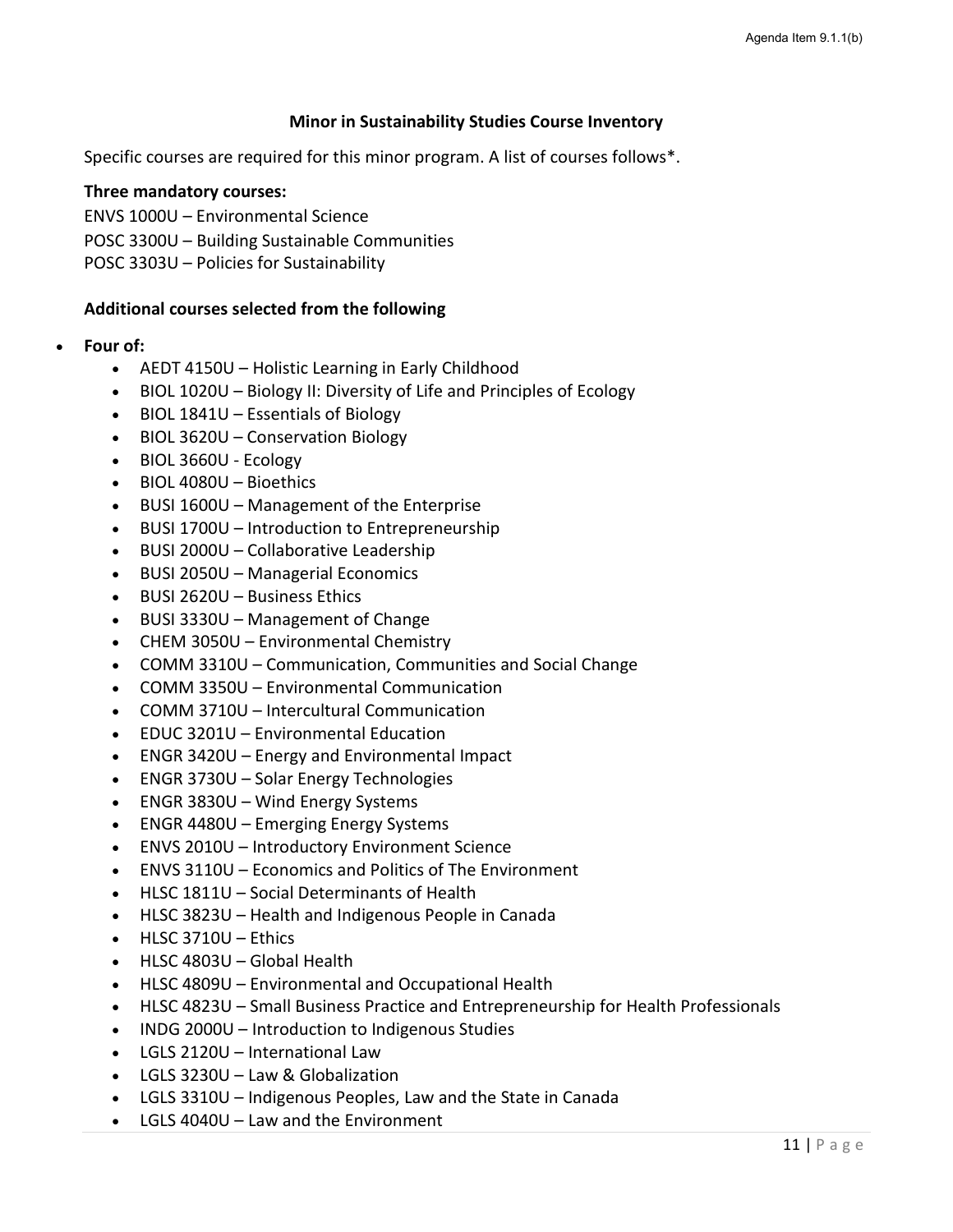- MANE 4380U Life Cycle Engineering
- MECE 3260U Introduction to Energy Systems
- MECE 4430U Sustainable and Alternative Energy Technologies
- PHY 4040U Solar Energy and Photovoltaics
- PHY 4050U Emerging Energy Systems
- POSC 2300U Mobilizing for Change
- POSC 3100U Political Economy of Global Development
- POSC 3201U Rural Communities
- POSC 3203U Urban Development
- POSC 3301U Eco-Justice
- POSC 3302U Environment and Globalization
- POSC 3500U Equity Policy
- SSCI 1470U Impact of Science and Technology on Society
- SSCI 2020U Issues of Diversity

#### \*Notes:

- No more than six credit hours (two courses) can be double counted with the student's major or minor program.
- It is the student's responsibility to check carefully for prerequisites, co-requisites and enrollment restrictions.
- Students should note that not all courses listed are available each year and all courses have enrollment capacities.
- Students are strongly encouraged to seek guidance from their Faculty Advisor or the Faculty of Social Sciences and Humanities to ensure they are meeting all enrollment requirements.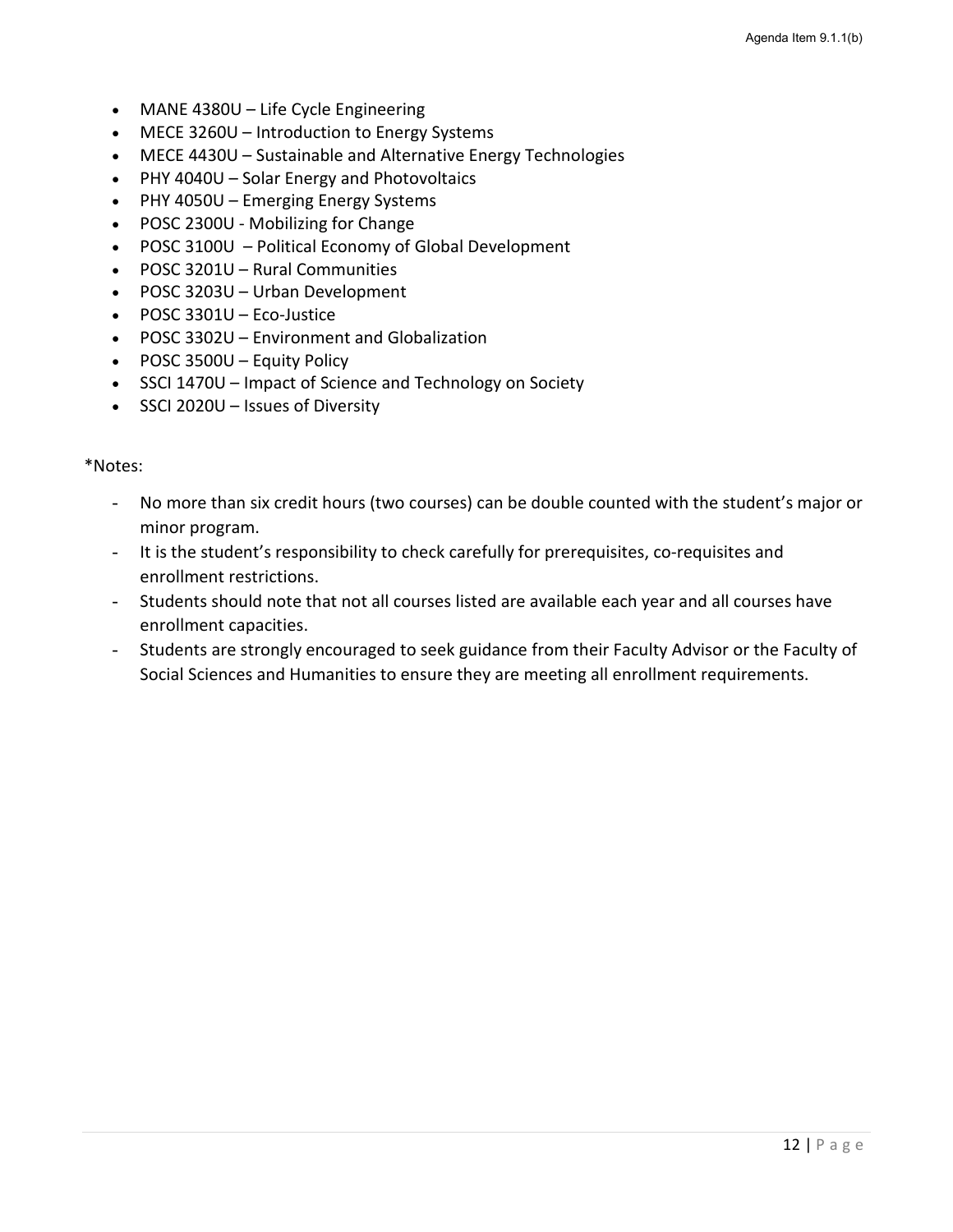# **APPENDIX B**

New Course Templates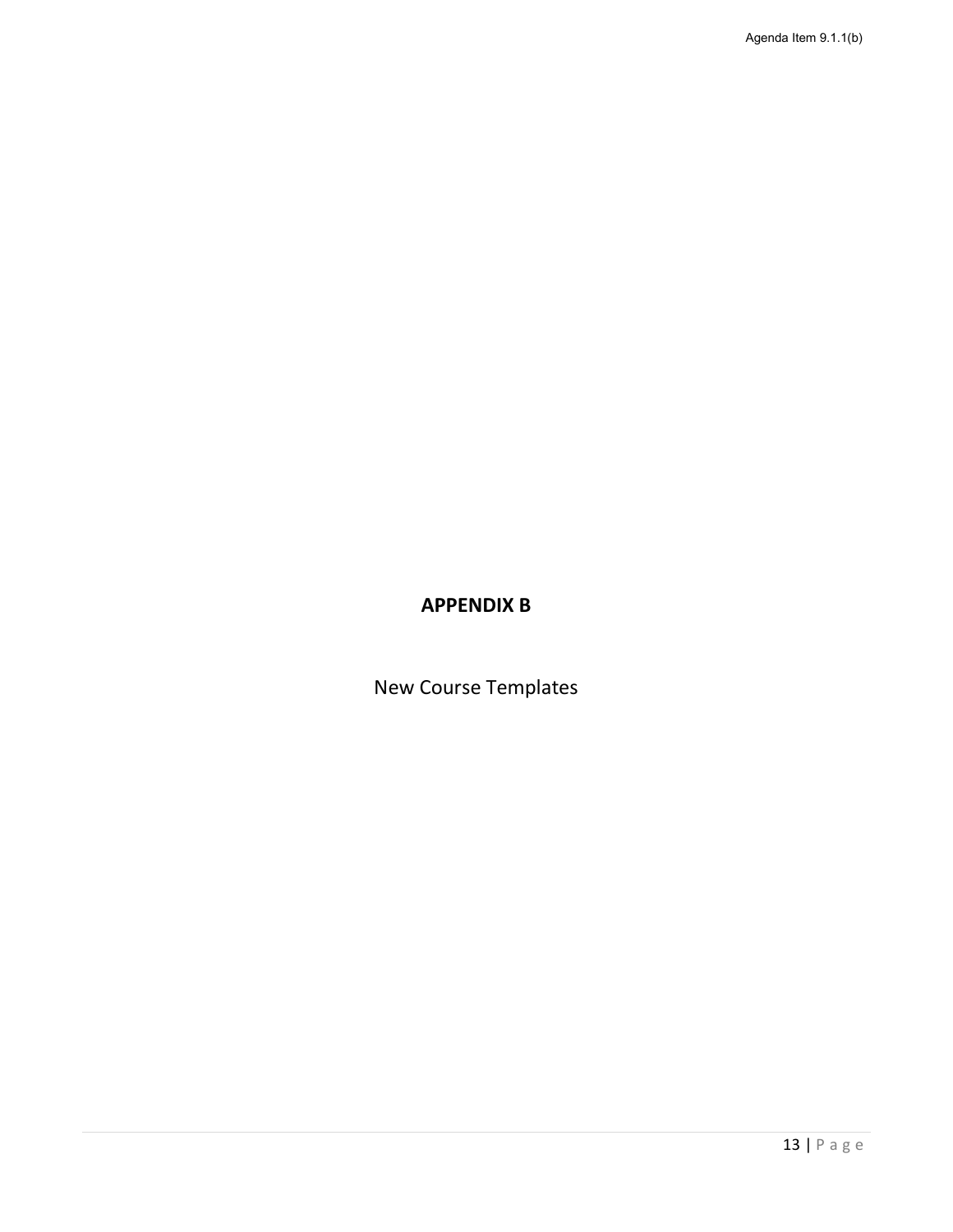#### NEW COURSE TEMPLATE

*For changes to existing courses see Course Change Template*

| <b>Faculty: Social Science and Humanities</b>                            |                        |                           |                     |
|--------------------------------------------------------------------------|------------------------|---------------------------|---------------------|
| <b>Full Course Title: Policies for Sustainability</b>                    |                        |                           |                     |
| Short Form Course Title (max 30 characters): Policies for Sustainability |                        |                           |                     |
| <b>Subject Code and Course</b><br>number: POSC 3303U                     | <b>Cross-listings:</b> | $\times$ Core<br>Elective | Credit weight:<br>3 |
| Contact hours (please indicate number of hours for each component):      |                        |                           |                     |
| Lecture: 3<br>Lab                                                        | Tutorial               | Other                     |                     |

**PROGRAM(S) IMPACTED [For a core course, please list all impacted programs including any applicable fields or specializations here and include this form with a program adjustment/proposal; for an elective course being inserted anywhere other than the Course Description section of the Academic Calendar, please list all impacted programs including any applicable fields or specializations and place the Calendar copy for each here (e.g. in a list of electives tied to a specific program).]**

This course will be a mandatory (core) course for students in the proposed Minor in Sustainability Studies and is currently not on any other major program map; it will also be an open elective course for any students, in any program that satisfy the two prerequisites.

#### **CALENDAR DESCRIPTION**

Students will apply their knowledge and skills to solve practical problems that will help to develop policies for a more sustainable global society. Students will participate in small and large group activities, using case studies, to develop problem-solving skills and the ability to analyze complex challenges to various aspects of sustainability (social, economic and environmental). Students will work individually and in teams to research and analyze a chosen problem to produce a workable solution and policy. Students will be expected to present their findings in oral and written formats.

| <b>Prerequisites</b>       | <b>ENVS 1000U; third year standing</b> |
|----------------------------|----------------------------------------|
| Co-requisites              |                                        |
| <b>Credit restrictions</b> |                                        |
| <b>Credit exemptions</b>   |                                        |
| <b>Grading scheme</b>      | pass/fail<br>letter grade              |

#### **LEARNING OUTCOMES (this section is required)**

Students will learn how to apply their individually honed skill sets to sustainable policy development

Public speaking and presentation skills will be enhanced

Teamwork skills will be developed through intense group assignments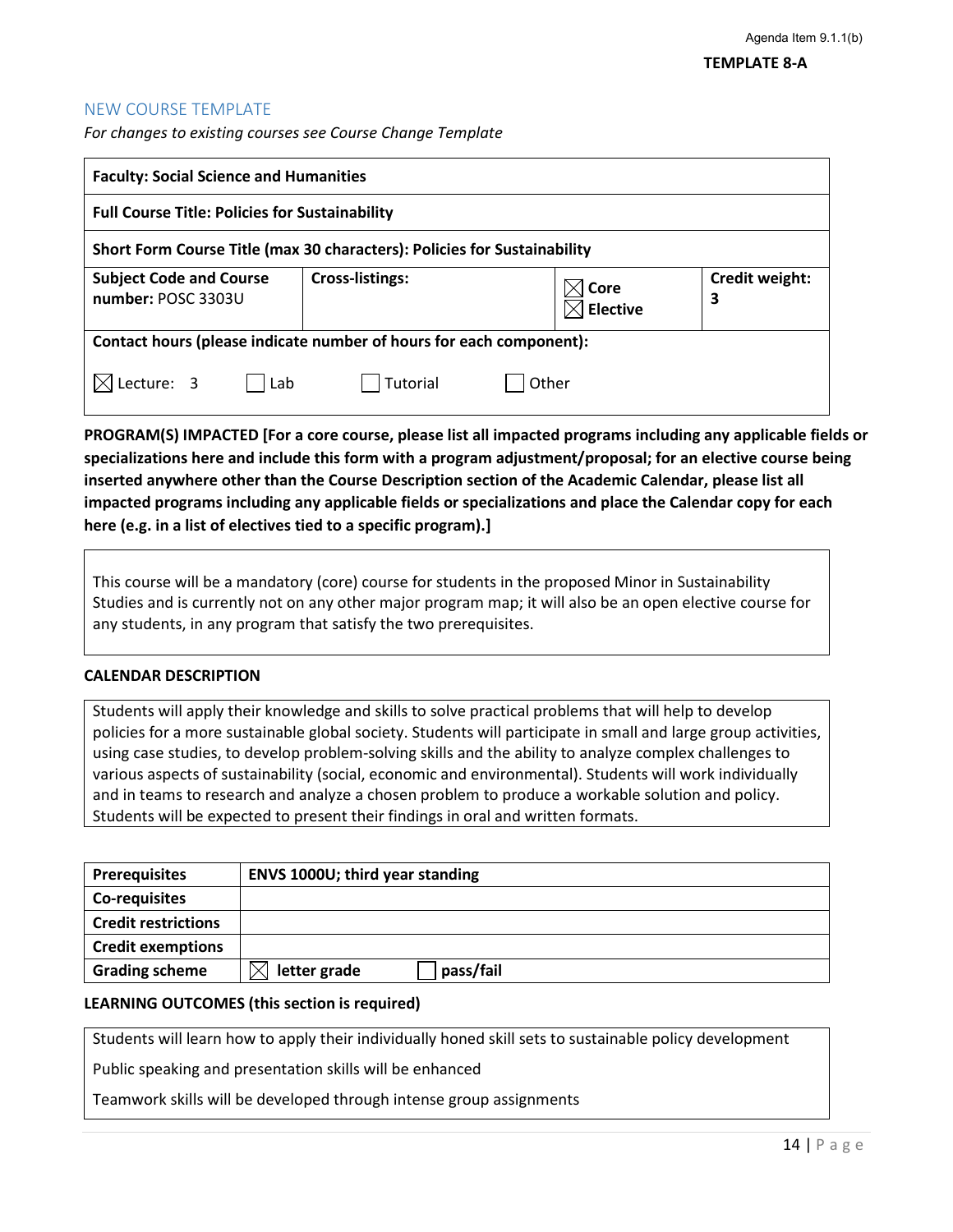#### **COURSE INSTRUCTIONAL METHOD**

| (check all that may apply) | $\boxtimes$ CLS (in-class)                     | $\boxtimes$ HYB (in-class and online) |
|----------------------------|------------------------------------------------|---------------------------------------|
|                            | IND (individual studies)                       | OFF (off-site)                        |
|                            | $\Box$ WB1 (synchronous online delivery)       |                                       |
|                            | $\boxtimes$ WEB (asynchronous online delivery) |                                       |

#### **TEACHING AND ASSESSMENT METHODS**

**Teaching methods may include small and large group projects, case study analysis, written assignments, presentations and examinations and/or other assessment methods.**

#### **CONSULTATION AND FINANCIAL IMPLICATIONS, WHERE APPROPRIATE**

This is a mandatory course for the Minor in Sustainability Studies. Consultation and implications as noted in the program proposal.

#### **EFFECTIVE SEMESTER (Specify Term e.g. Fall 2017)**

#### **Fall 2018**

#### **APPROVAL DATES**

| Curriculum Committee<br>approval | 12 December 2017 |
|----------------------------------|------------------|
| <b>Faculty Council approval</b>  | 18 December 2017 |
| Submission to CPRC/GSC           | 16 Feb 2018      |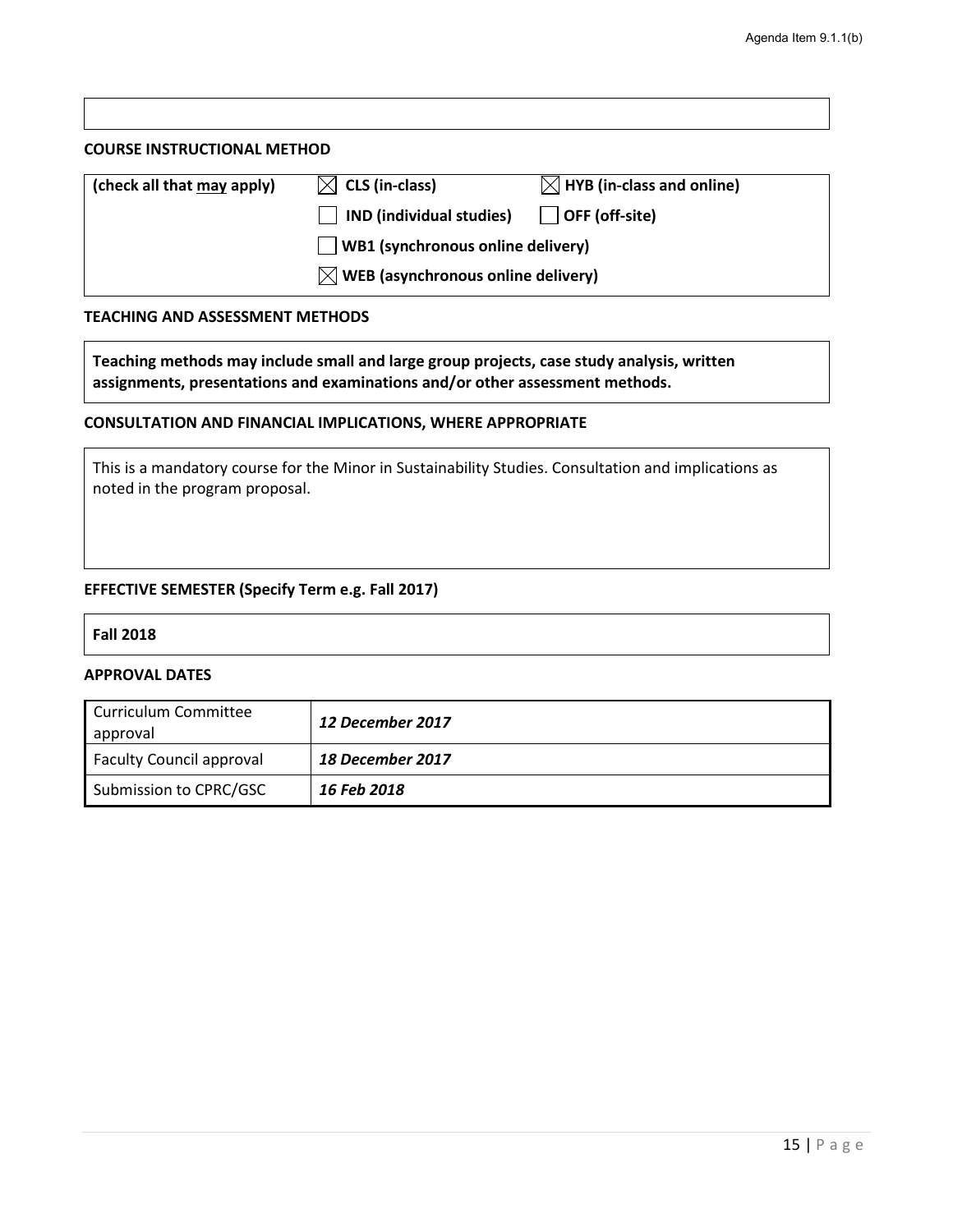NB – this course was presented to CPRC in November 2017 and is included here for reference only. **TEMPLATE 8-A**

# NEW COURSE TEMPLATE

*For changes to existing courses see Course Change Template*

| <b>Faculty: Social Science and Humanities</b>                       |                               |                   |                |
|---------------------------------------------------------------------|-------------------------------|-------------------|----------------|
| <b>Full Course Title: Environmental Communication</b>               |                               |                   |                |
| <b>Short Form Course Title (max 30 characters):</b>                 |                               |                   |                |
| <b>Subject Code and Course</b><br>number: COMM 3350                 | <b>Cross-listings:</b><br>N/A | <b>X</b> Elective | Credit weight: |
|                                                                     |                               |                   | 3              |
| Contact hours (please indicate number of hours for each component): |                               |                   |                |
| <b>X</b> Lecture: 3 hours                                           |                               |                   |                |

#### **PROGRAM(S) (if applicable, form should accompany a program adjustment/proposal)**

Communication and Digital Media Studies

#### **CALENDAR DESCRIPTION**

This course explores the communication of the environment by a plurality interest groups in society: government, companies, the news media, PR and advertising firms, polls, entertainment industries, and social media organizations. Students learn about environmental journalism, environmental public relations, fictional and promotional depictions of the environment, environmental advocacy campaigns, risk communication and public opinion about environmental issues. Mediated stories about and images of climate change, resource extraction, energy consumption, ecological crisis, sustainability and adaptation, wildlife, water, food, and green technologies are explored with regard to normative theories of environmental communication for a socially just and sustainable planet.

| <b>Prerequisites</b>       | <b>None</b> |
|----------------------------|-------------|
| <b>Co-requisites</b>       | <b>None</b> |
| <b>Credit restrictions</b> | <b>None</b> |
| <b>Credit exemptions</b>   | <b>None</b> |
| <b>Grading scheme</b>      |             |

#### **LEARNING OUTCOMES (this section is required)**

On completion of this course, students will demonstrate:

- 1. Knowledge about the environmental communication research field.
- 2. Knowledge about key and current topics and issues in environmental communication.
- 3. Awareness of and ability to define and apply key concepts in environmental communication.
- 4. Awareness of and ability to utilize qualitative methods for analyzing mediated stories and images of the environment.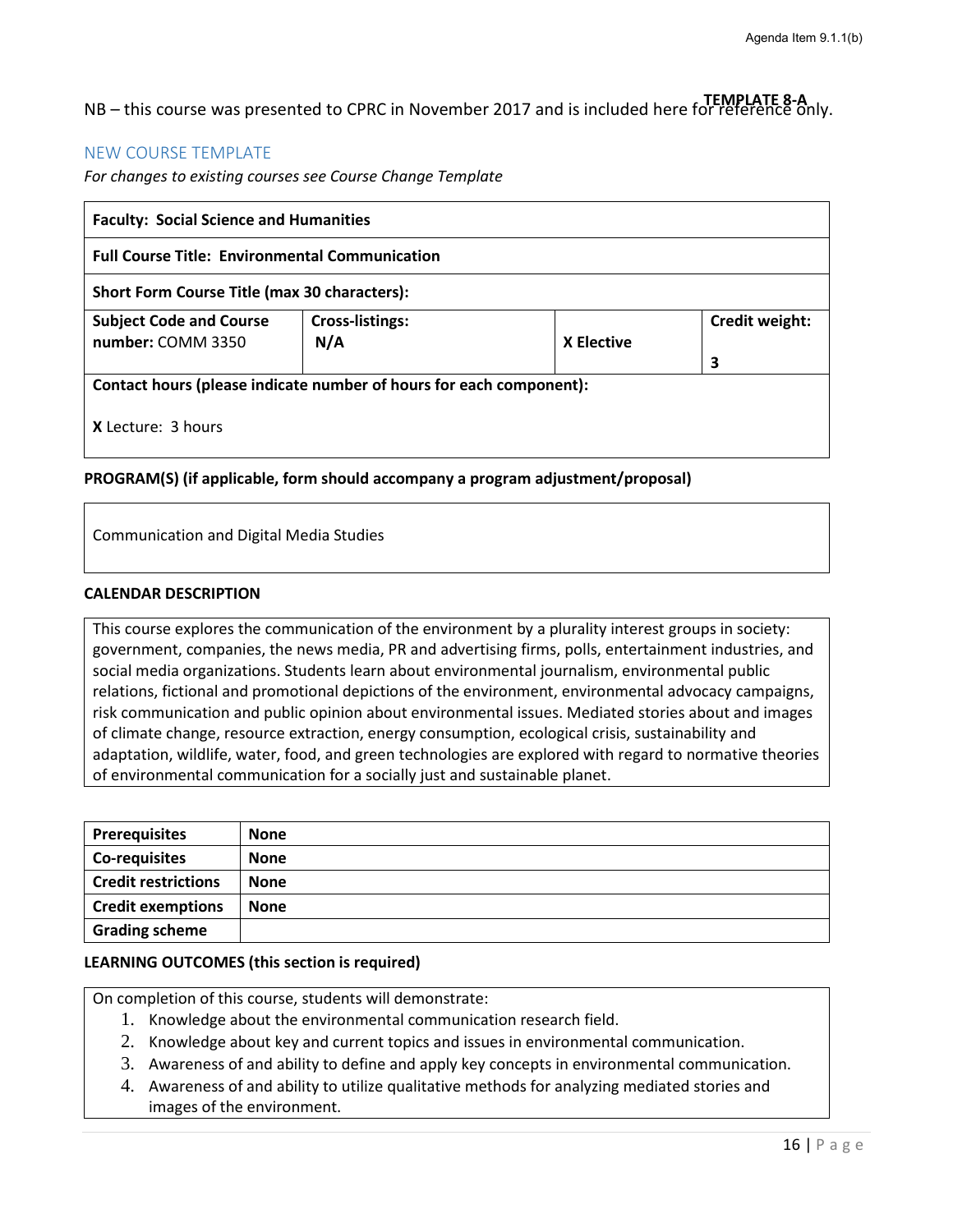- 5. Oral and written communication skills by writing assignments, preparing and asking live questions and participating in group discussions about the communication of the environment by various media forms and texts.
- 6. Application of knowledge about environmental communication in assignments.
- 7. Professional autonomy by exercising critical thinking about environmental communication, making ethical value-judgements about the quality and social and cultural impacts of environmental communication, expressing opposing points of view on relevant environmental topics and issues, and being self-reflexive.
- 8. Awareness of limits of knowledge about environmental communication and related topics and issues through reflexive questioning of the claims made by the professor, the authors of assigned articles, and peers.

#### **COURSE INSTRUCTIONAL METHOD**

| (check all that may apply) | X CLS (in-class)                         | X HYB (in-class and online)               |  |
|----------------------------|------------------------------------------|-------------------------------------------|--|
|                            | $\Box$ WB1 (synchronous online delivery) |                                           |  |
|                            |                                          | $\Box$ WEB (asynchronous online delivery) |  |

#### **TEACHING AND ASSESSMENT METHODS**

Written assignments, tests and other assessment methods.

#### **CONSULTATION AND FINANCIAL IMPLICATIONS, WHERE APPROPRIATE**

The course is unique and does not duplicate courses currently offered by any other FSSH or UOIT program. Environmental Communication is an important and growing area of research and practice, and no UOIT faculties or programs offer courses addressing this burgeoning topic. As an open elective offered by CDMS, the Environmental Communication course will increase CDMS elective offerings and support both the Sustainability Studies Minor and the Liberal Studies programs. The course can be instructed by a core CDMS faculty member or a sessional instructor with expertise in the field.

#### **EFFECTIVE SEMESTER (Specify Term e.g. Fall 2017)**

#### **Fall 2018**

#### **APPROVAL DATES**

| Curriculum Committee<br>approval                | October 17, 2017        |
|-------------------------------------------------|-------------------------|
| <b>Faculty Council approval</b>                 | <b>October 24, 2017</b> |
| Submission/Approval to CPRC   November 17, 2017 |                         |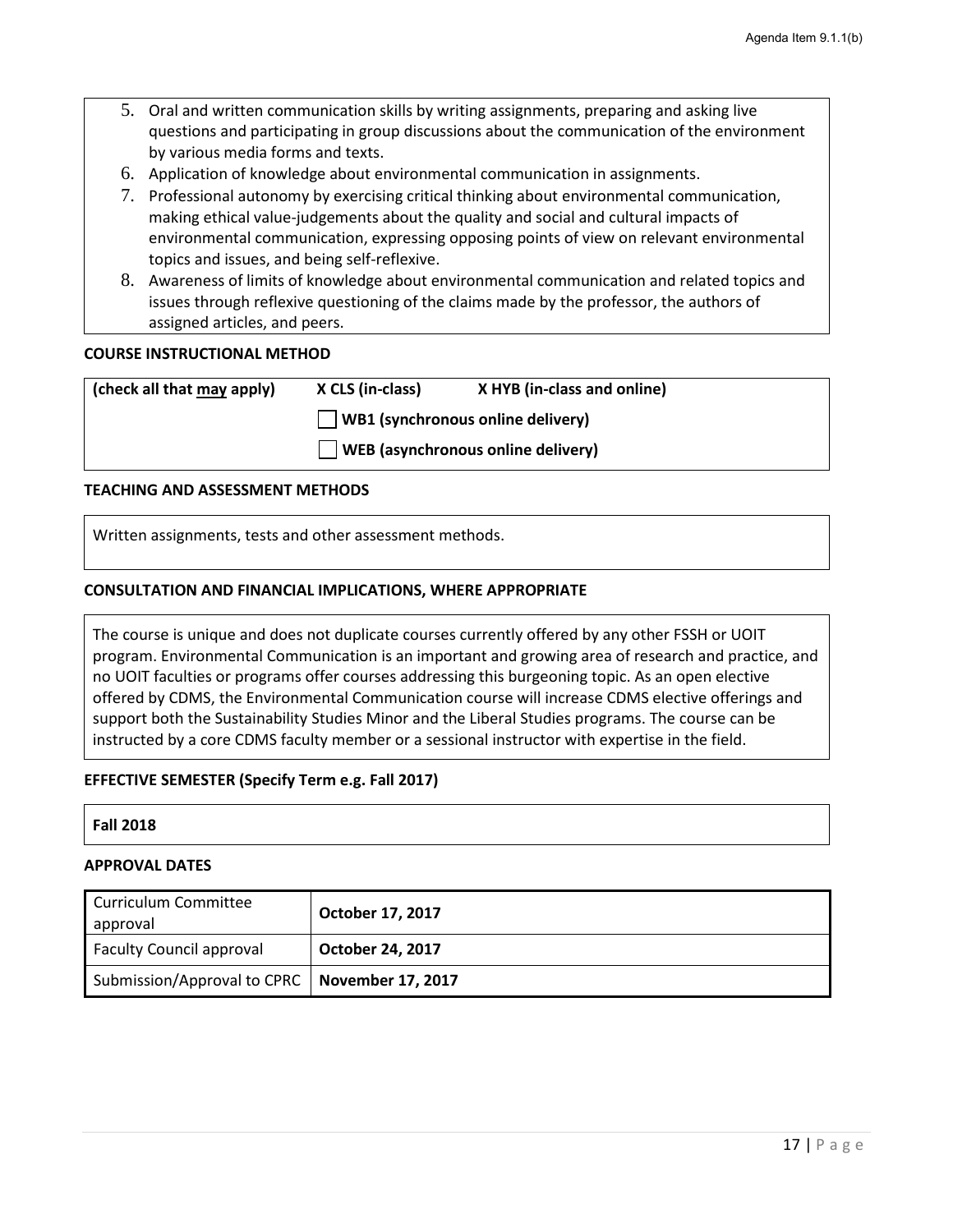# **APPENDIX C**

Minor in Sustainability Studies Suggested Program Maps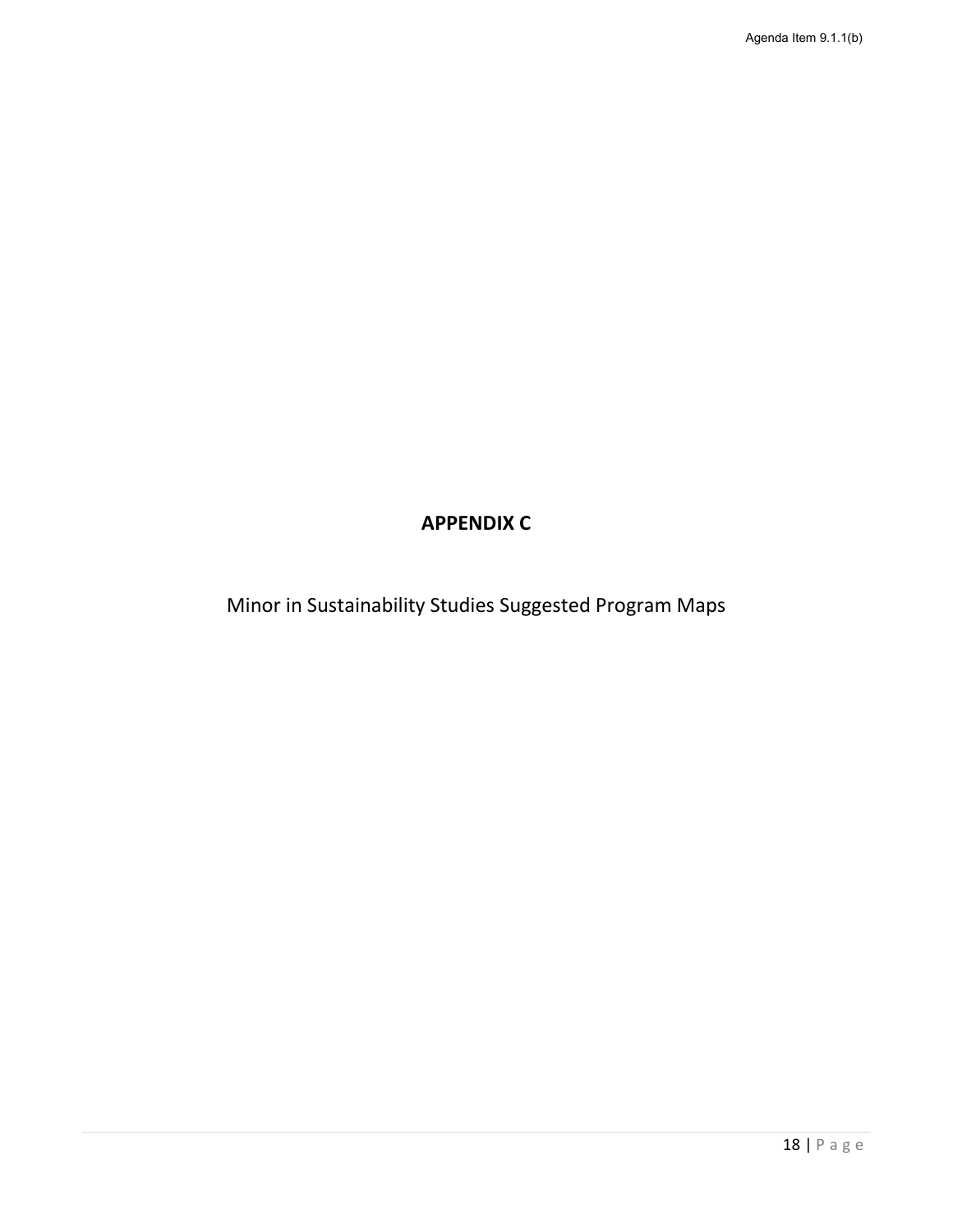# **Suggested Program Map for Social Science and Humanities Students**

### **Mandatory Courses:**

- 1. ENVS 1000U Environmental Science
- 2. POSC 3300U Building Sustainable Communities
- 3. POSC 3303U Policies in Sustainability

**FOUR** additional courses selected from the following\*:

- AEDT 4150U Holistic Learning in Early Childhood
- BUSI 1600U Management of the Enterprise
- BUSI 1700U Introduction to Entrepreneurship
- BUSI 2000U Collaborative Leadership
- BUSI 2620U Business Ethics
- BUSI 3330U Management of Change
- COMM 3310U Communication, Communities and Social Change
- COMM 3350U Environmental Communication
- COMM 3710U Intercultural Communication
- EDUC 3201U Environmental Education
- INDG 2000U Introduction to Indigenous Studies
- LGLS 2120U International Law
- LGLS 3310U Indigenous Peoples, Law & the State in Canada
- LGLS 3230U Law & Globalization
- LGLS 4040U Law and the Environment
- POSC 2300U Mobilizing for Change
- POSC 3100U Political Economy of Global Development
- •
- POSC 3201U Rural Communities
- POSC 3203U Urban Development
- POSC 3301U Eco-Justice
- POSC 3302U Environment and Globalization
- POSC 3500U Equity Policy
- SSCI 1470U Impact of Science and Technology on Society
- SSCI 2020U Issues in Diversity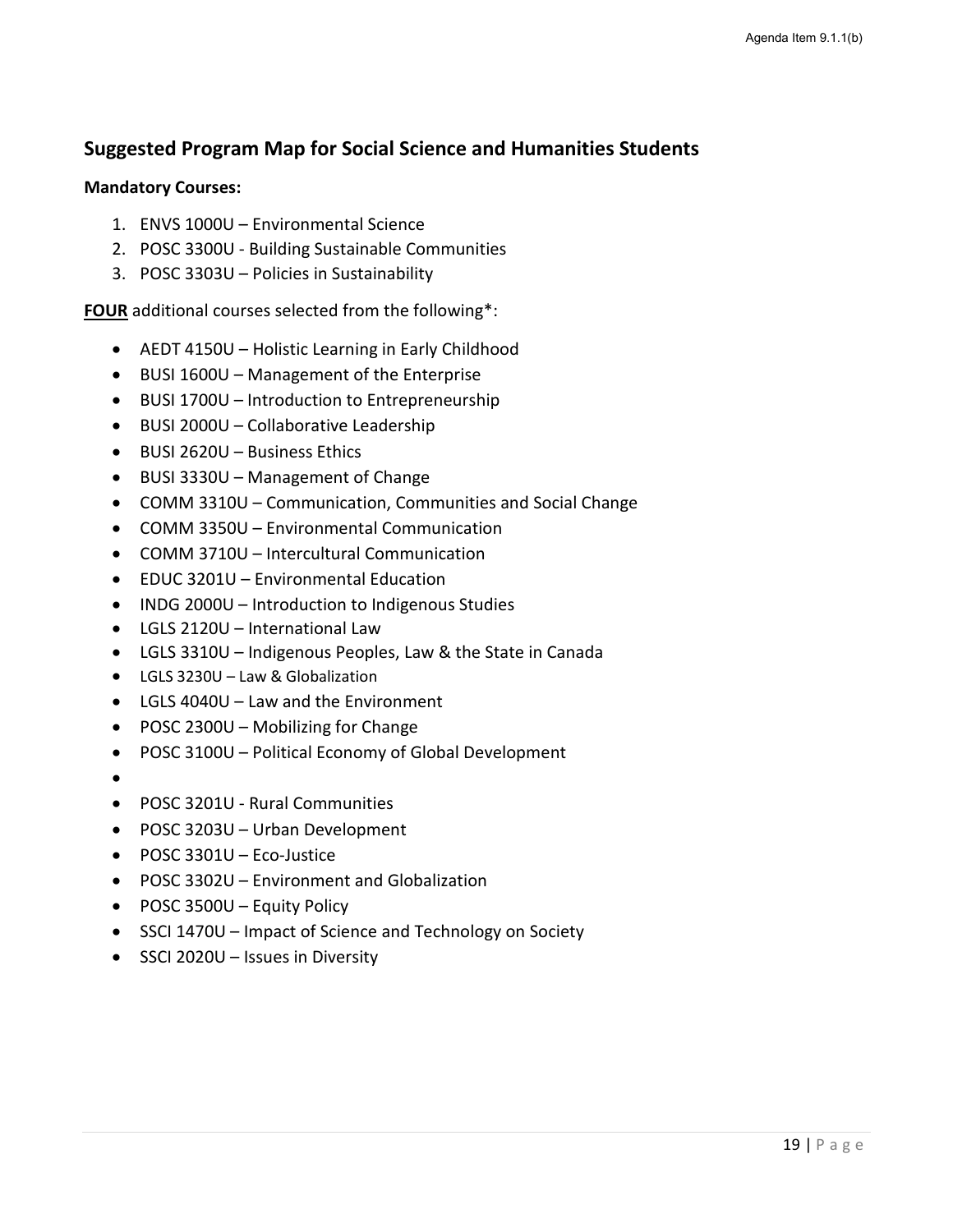# **Suggested Program Map for Faculty of Science Students**

### **Minor requirements**

Specific courses are required for this minor program. A list of courses follows.

### **Three mandatory courses:**

- ENVS 1000U Environmental Science
- POSC 3300U Building Sustainable Communities
- POSC 3303U Policies in Sustainability

Additional courses selected from the following list.

**Note:** This is not an exhaustive list of all approved "Sustainability Studies" courses which can be applied towards the minor. Faculty of Science students can apply other approved courses towards their minor, but should be aware of prerequisite and enrollment restrictions.

- **Four of**:
	- o BIOL 1020U Biology II: Diversity of Life and Principles of Ecology
	- o BIOL 3620U Conservation Biology
	- o BIOL 4080U Bioethics
	- o BUSI 1600U Management of the Enterprise
	- o BUSI 1700U Introduction to Entrepreneurship
	- o BUSI 2000U Collaborative Leadership
	- o CHEM 3050U Environmental Chemistry
	- o COMM 3350U Environmental Communication
	- o EDUC 3201U Environmental Education
	- o ENVS 2010U Introductory Environmental Science
	- o ENVS 3020U Introductory Energy Science
	- o ENVS 3110U Economics and Politics of The Environment
	- o POSC 3301U Eco-Justice
	- o POSC 3302U Environment and Globalization
	- o PHY 4040U Solar Energy and Photovoltaics
	- o PHY 4050U Emerging Energy Systems
	- o SSCI 1470U Impact of Science and Technology on Society

# **Suggested Map for the Health Science Program**

#### **Three Mandatory Courses:**

- 1. ENVS 1000U Environmental Science
- 2. POSC 3300U Building Sustainable Communities
- 3. POSC 3303U Policies in Sustainability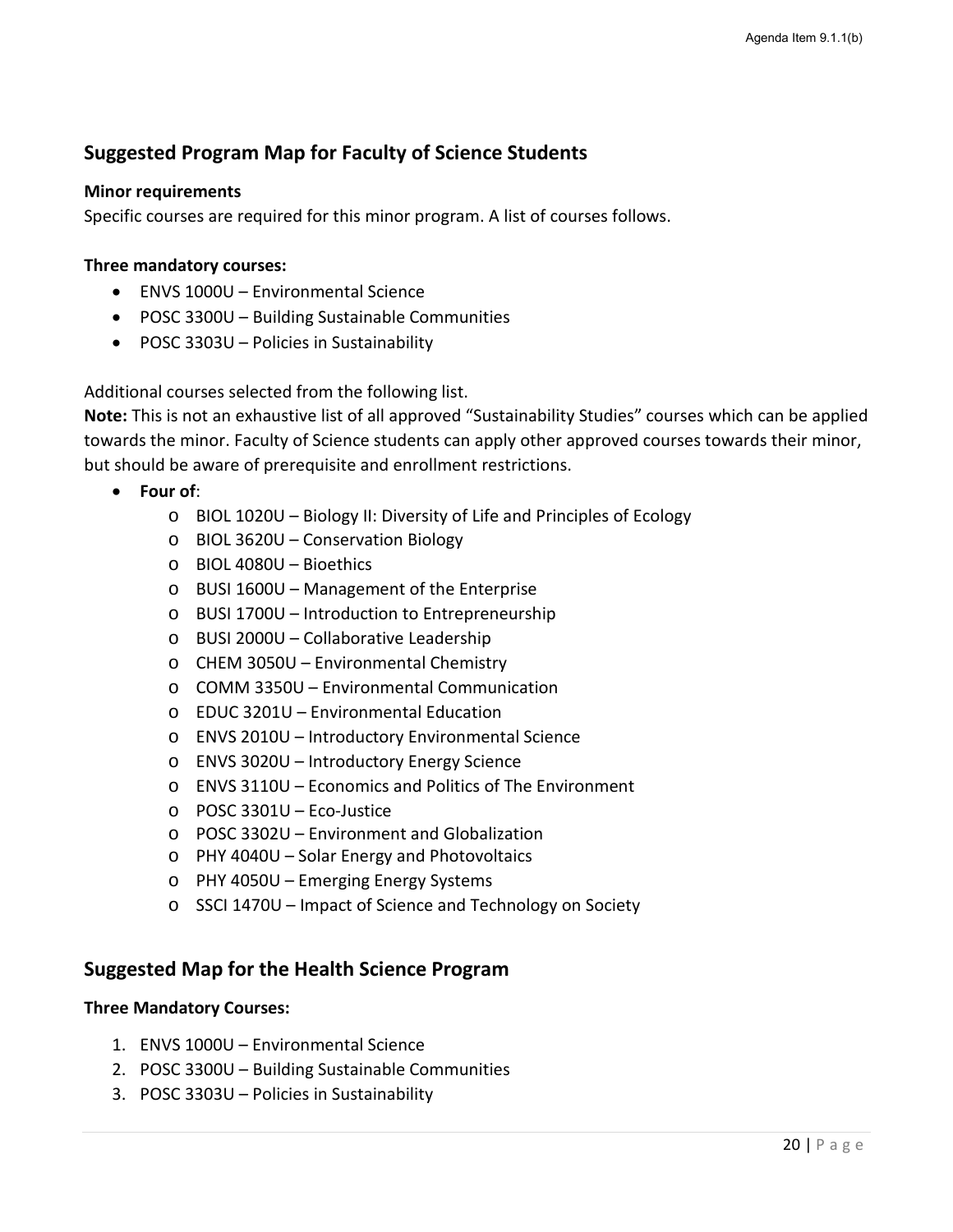**TWO** additional courses selected from the following\*:

- BUSI 1600U Management of the Enterprise
- BUSI 2000U Collaborative Leadership
- BUSI 3330U The Management of Change
- COMM 3350U Environmental Communication
- COMM 3710U Intercultural Communication
- ENVS 2010U Introductory Environment Science
- ENVS 3110U Economics and Politics of The Environment
- EDU 3201U Environmental Education
- HLSC 3710U Ethics
- HLSC 4803U Global Health
- HLSC 4809U Environmental and Occupational Health
- HLSC 4823U Small Business Practice and Entrepreneurship for Health Professionals
- SSCI 1470U Impact of Science and Technology on Society
- SSCI 2020U Issues of Diversity

**\***Health Science students will count BIOL 1020- Biology II: Diversity of Life and Principles of Ecology and HLSC 1811U – Social Determinants of Health as their two overlapping courses, to complete the required seven course requirement for the Minor in Sustainability Studies.

# **Minor in Sustainability Studies for Energy Systems and Nuclear Science**

#### **Mandatory Courses:**

- 1. ENVS 1000U Environmental Science
- 2. POSC 3300U Building Sustainable Communities
- 3. POSC 3303U Policies in Sustainability

**FOUR** additional courses selected from the following:

- AEDT 4150U Holistic Learning in Early Childhood
- BIOL 1020U Biology II: Diversity of Life and Principles of Ecology
- BIOL 4080U Bioethics
- BUSI 1600U Management of the Enterprise
- BUSI 1700U Introduction to Entrepreneurship
- BUSI 2000U Collaborative Leadership
- BUSI 2050U Managerial Economics
- BUSI 2620U Business Ethics
- BUSI 3330U Management of Change
- COMM 3310U Communication, Communities and Social Change
- COMM 3350U Environmental Communication
- COMM 3710U Intercultural Communication
- EDUC 3201U Environmental Education
- ENGR 3420U Energy and Environmental Impact